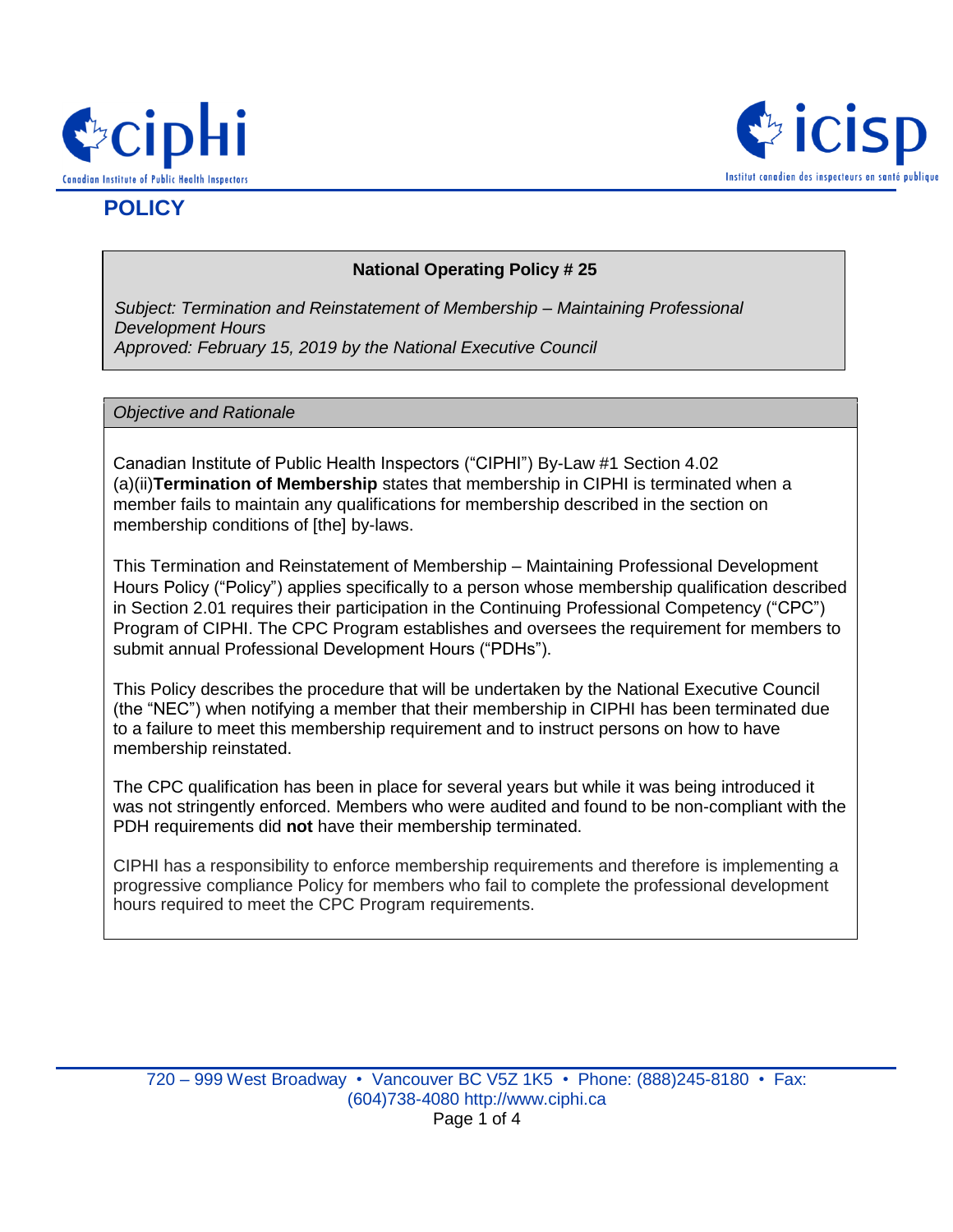## **Implementation**

The first membership year affected by the progressive compliance cycle will be 2019. This means that members who are audited in 2020 and have failed to meet the **2019 PDH** requirements will receive notification (in 2020) that they have been placed in the first step of the progressive enforcement cycle.

The progressive enforcement cycle is a 2-year process and is designed to allow for a member to achieve compliance with PDH requirements without it affecting their membership status.

Members who complete the 2-year cycle and still have not achieved compliance will have their membership terminated in accordance with this Policy.

Further details on the progressive compliance cycle can be found in **National Operating Policy # 23 Professional Development Hours – Progressive Compliance Cycle**

*Specific Operations*

### **Notice of Termination of Membership**

The National Executive Council ( the "NEC") will proceed with termination of membership for failure to participate in the continuing professional competency program to the satisfaction of the Council of Professional Experience ("CoPE") as follows:

- 1. CoPE will advise the CIPHI Office that the member has failed to comply with the requirements of the CPC Program and provide the PDHs that the member failed to achieve on the last audit.
- 2. CIPHI Office will confirm to the NEC the date the member received notification of the second audit of professional development hours failure.
- 3. The NEC will withhold terminating the membership until the appeal period stipulated in the **NOP # 24** *Professional Development Hours* **–** *Audit Results Appeal Process* has expired or until any appeals received have been either dismissed or allowed.
- 4. The NEC will decide whether to terminate membership of any member who did not elect to appeal the audit failure within the appeal period or whose appeal was dismissed.
- 5. The NEC will notify the member of termination of membership and include the professional development hours required for re-instatement of membership based on last audit results.
- 6. The NEC's decision shall be final and binding on the member, without any further right of appeal.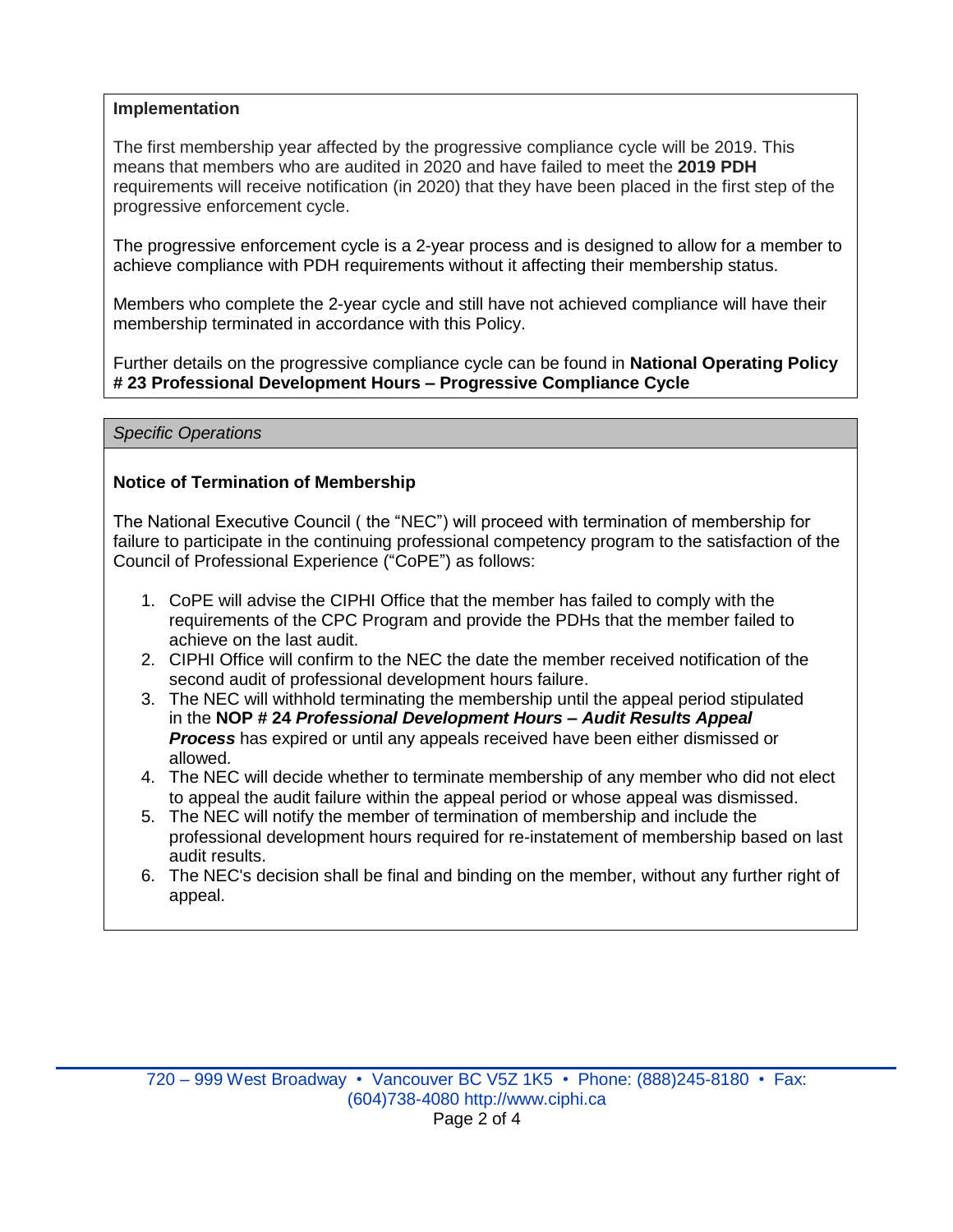#### **Reinstatement of Membership**

- 1. A former member ("applicant") may apply for reinstatement of their membership eligibility by completing the number of PDHs that the applicant failed to achieve on their last audit and reporting completion of the PDHs to the NEC (any PDHs completed since termination of membership are eligible but none of them can be counted toward the PDH's required for the year membership is reinstated in).
- 2. The NEC will submit PDH's to CoPE for audit. The applicant may appeal audit results.
- 3. The NEC will reinstate membership if the PDHs are approved or appeal is allowed.
- 4. The NEC will notify applicant of its final decision regarding re-instatement of membership.
- 5. The NEC's decision shall be final and binding on the applicant, without any further right of appeal.

*Accountability*

The National Executive Council and Council of Professional Experience are responsible for the application of this Policy

*Supporting Documents* 

NOP # 22 – Suspension and Reinstatement of CPHI(C) Credential NOP # 23 – Professional Development Hours – Progressive Compliance Cycle NOP # 24 – Professional Development Hours Audit Results Appeal

*Attachments / Appendices*

Attachment # 1: Flowchart for Termination of CIPHI Membership Related to Maintaining Professional Development Hours: [page 4](#page-3-0)

*Document Change History*